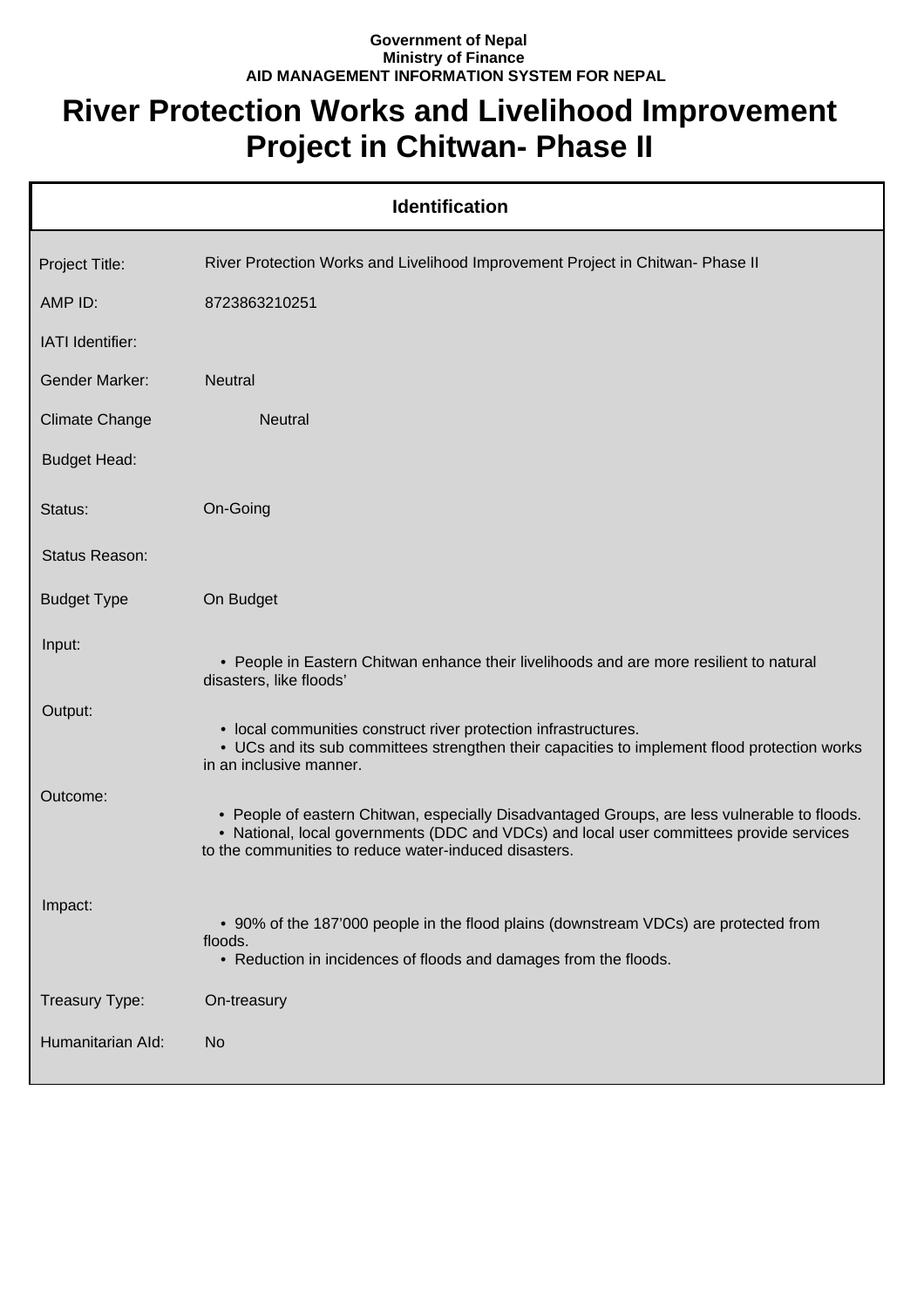| <b>Location</b>     |            |
|---------------------|------------|
| Location            | Percentage |
| Makwanpur (Hetauda) | 50.0%      |
| Chitwan (Bharatpur) | 50.0%      |

| <b>National Plan</b>                                                                                                     |            |
|--------------------------------------------------------------------------------------------------------------------------|------------|
| Program                                                                                                                  | Percentage |
| [ Irrigation and Water Induced Disaster Management ] [ Water Resources ] [ Infrastructure<br><b>Development Policy 1</b> | 100.0%     |

| <b>Sector</b>                            |            |
|------------------------------------------|------------|
| Sector                                   | Percentage |
| Nepal Sector Classification LIVELIHOOD 0 | 100.0%     |

| <b>Implementing/Executing Agency</b>                   |        |  |
|--------------------------------------------------------|--------|--|
| <b>Implementing Agency</b>                             |        |  |
| <b>Chitwan District Development Committee</b>          | 100.0% |  |
| <b>Executing Agency</b>                                |        |  |
| Swiss Agency for Development and Cooperation           | 100.0% |  |
| <b>Responsible Organization</b>                        |        |  |
| Ministry of Federal Affairs and General Administration | 100.0% |  |
| Donor                                                  |        |  |
| Swiss Agency for Development and Cooperation           | 0.0%   |  |

| <b>Funding</b>             |                       |                    |                               |            |                     |
|----------------------------|-----------------------|--------------------|-------------------------------|------------|---------------------|
| Transaction<br>Date        | Type of<br>Assistance | Mode of<br>Payment | Post Earthquake<br>Assistance | Commitment | <b>Disbursement</b> |
| <b>UNDISBURSED BALANCE</b> |                       |                    | null                          |            |                     |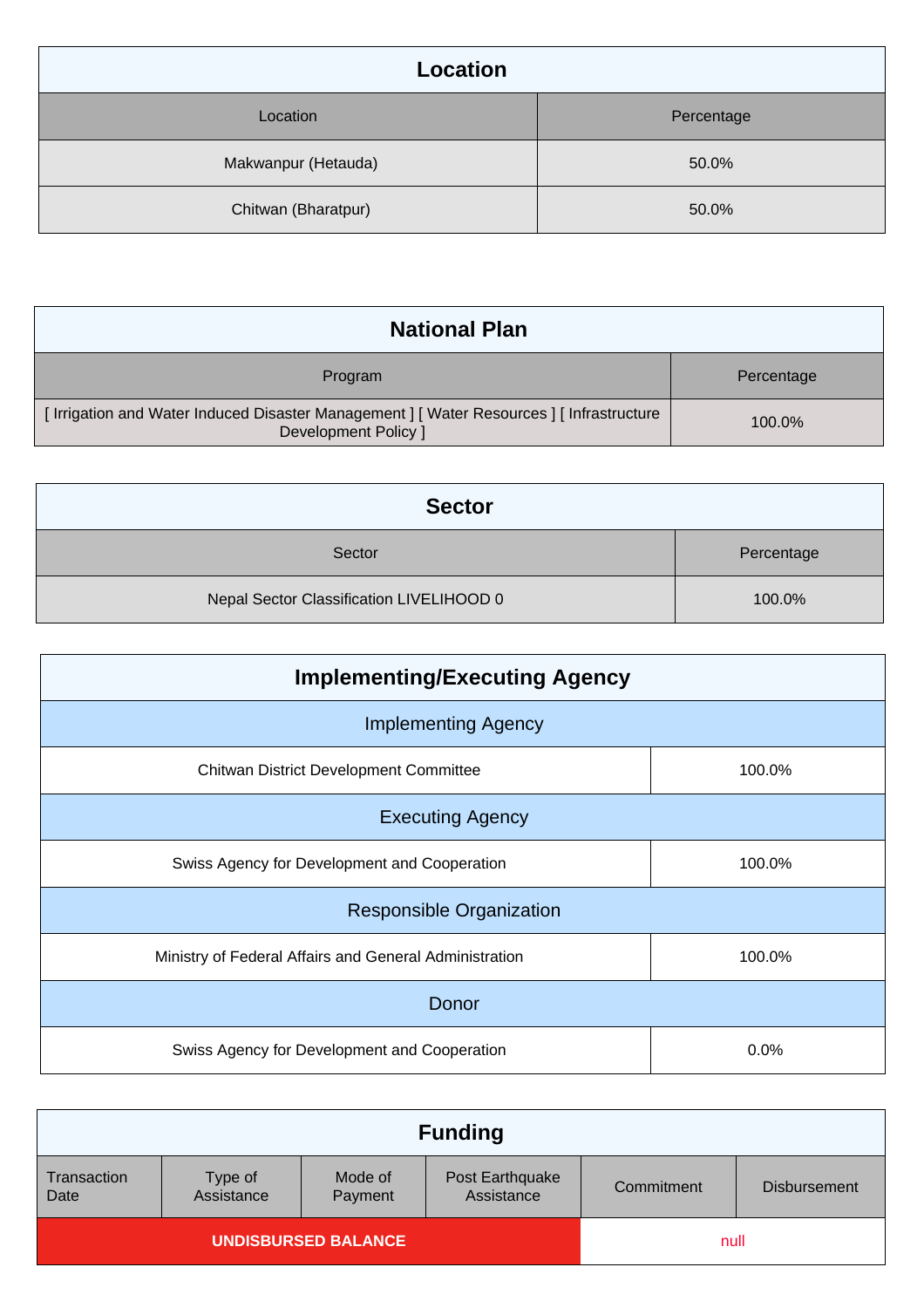| Transaction<br>Date | Type of<br>Assistance | Mode of<br>Payment         | Post Earthquake<br>Assistance                       | Commitment | <b>Disbursement</b> |
|---------------------|-----------------------|----------------------------|-----------------------------------------------------|------------|---------------------|
|                     |                       |                            | <b>Swiss Agency for Development and Cooperation</b> |            |                     |
|                     |                       |                            | <b>Actual</b>                                       |            |                     |
| 2/27/2021           | <b>Grant Aid</b>      | Cash                       | No                                                  | 0          | 20,105              |
| 12/10/2014          | <b>Grant Aid</b>      | Cash                       | N <sub>o</sub>                                      | Ю          | 103,642             |
| 12/19/2014          | <b>Grant Aid</b>      | Cash                       | N <sub>o</sub>                                      | Ю          | 932,778             |
| 6/26/2020           | <b>Grant Aid</b>      | Cash                       | N <sub>o</sub>                                      | Ю          | 71,824              |
| 7/28/2020           | <b>Grant Aid</b>      | Cash                       | N <sub>o</sub>                                      | Ю          | 60,513              |
| 11/30/2020          | <b>Grant Aid</b>      | Cash                       | N <sub>o</sub>                                      | Ю          | 30,257              |
| 12/9/2020           | <b>Grant Aid</b>      | Cash                       | N <sub>o</sub>                                      | 0          | 350,313             |
| 12/17/2020          | <b>Grant Aid</b>      | Cash                       | N <sub>o</sub>                                      | 10         | 10,086              |
| 11/25/2014          | <b>Grant Aid</b>      | Cash                       | No                                                  | 6,011,233  | Ю                   |
| 12/7/2015           | <b>Grant Aid</b>      | Cash                       | N <sub>o</sub>                                      | 0          | 1,502,757           |
| 6/30/2017           | <b>Grant Aid</b>      | Cash                       | N <sub>o</sub>                                      | Ю          | -619,193            |
| 7/6/2017            | <b>Grant Aid</b>      | Cash                       | No                                                  | Ю          | 192,785             |
| 12/31/2017          | <b>Grant Aid</b>      | Cash                       | N <sub>o</sub>                                      | 0          | 35,601              |
| 7/15/2018           | <b>Grant Aid</b>      | Cash                       | N <sub>o</sub>                                      | Ю          | 759,521             |
| 7/30/2018           | <b>Grant Aid</b>      | Cash                       | N <sub>o</sub>                                      | 10         | $-14,142$           |
| 10/31/2018          | <b>Grant Aid</b>      | Cash                       | No                                                  | Ю          | 34,957              |
| 12/12/2018          | <b>Grant Aid</b>      | Cash                       | N <sub>o</sub>                                      | 10         | 40,466              |
| 6/26/2019           | <b>Grant Aid</b>      | Cash                       | N <sub>o</sub>                                      | Ю          | 33,157              |
| 7/25/2019           | <b>Grant Aid</b>      | Cash                       | N <sub>o</sub>                                      | Ю          | 121,726             |
| 11/14/2019          | <b>Grant Aid</b>      | Cash                       | N <sub>o</sub>                                      | 0          | 580,471             |
| 3/31/2020           | <b>Grant Aid</b>      | Cash                       | N <sub>o</sub>                                      | 0          | 40,342              |
|                     |                       | <b>Total</b>               |                                                     | 6,011,232  | 4,287,954           |
|                     |                       | <b>UNDISBURSED BALANCE</b> |                                                     |            | 1,723,278           |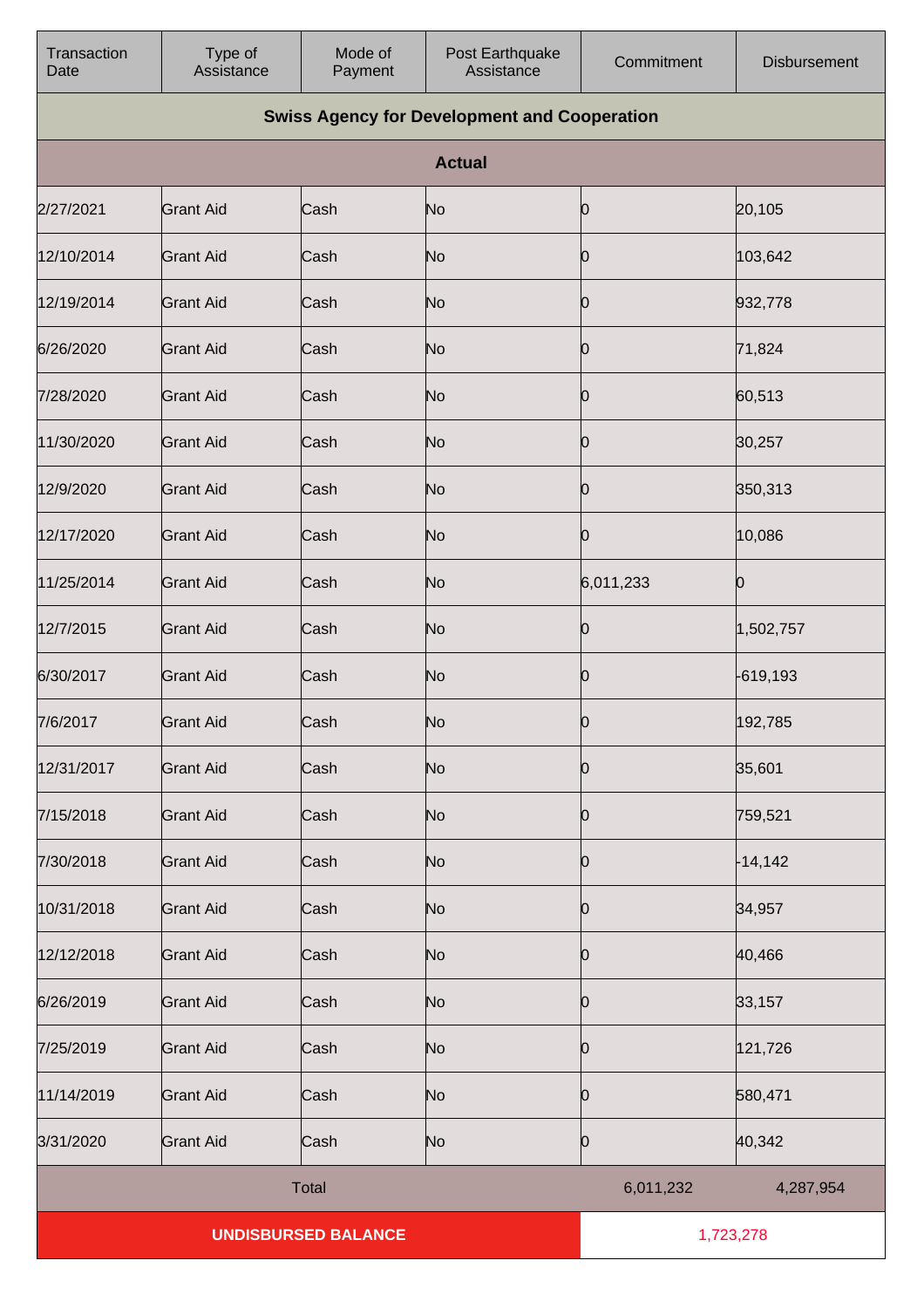| Transaction<br>Date                                  | Type of<br>Assistance | Mode of<br>Payment         | Post Earthquake<br>Assistance | Commitment  | <b>Disbursement</b> |
|------------------------------------------------------|-----------------------|----------------------------|-------------------------------|-------------|---------------------|
|                                                      |                       |                            | <b>Planned</b>                |             |                     |
| 6/30/2015                                            | <b>Grant Aid</b>      | Cash                       | No                            | 0           | 1,609,435           |
| 7/22/2020                                            | Grant Aid             | Cash                       | No                            | 0           | 100,855             |
| 6/30/2016                                            | <b>Grant Aid</b>      | Cash                       | No                            |             | 306,523             |
| 6/30/2017                                            | Grant Aid             | Cash                       | No                            |             | 313,114             |
| 7/31/2019                                            | Grant Aid             | Cash                       | No                            | 10          | 750,000             |
| 12/4/2020                                            | <b>Grant Aid</b>      | Cash                       | No                            | 10          | 372,207             |
|                                                      |                       | <b>Total</b>               |                               | $\mathbf 0$ | 3,452,132           |
| Total (Swiss Agency for Development and Cooperation) |                       |                            | 6,011,232                     | 7,740,086   |                     |
|                                                      |                       | <b>UNDISBURSED BALANCE</b> |                               |             | $-1,728,854$        |

| <b>Progress Achieved</b>       |  |
|--------------------------------|--|
| Progress Achieved:             |  |
| Key Problems:                  |  |
| Steps Taken to Solve Problems: |  |